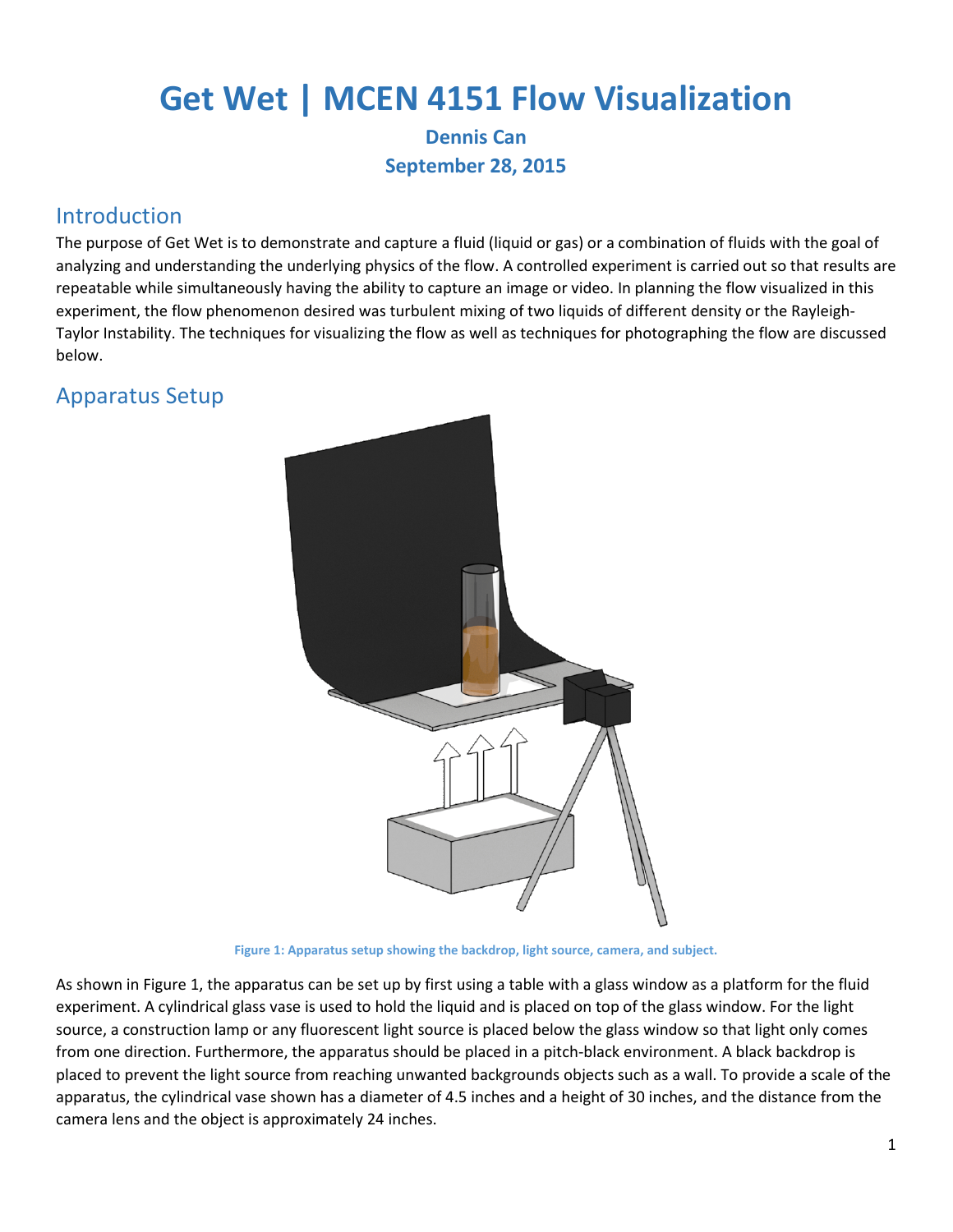# Fluid Dynamics

#### Reynolds Number

The Reynolds Number is a non-dimensional number that provides information of whether a flow is laminar or turbulent. If the apparatus is modeled as pipe flow, a Re number greater than 4000 would be considered turbulent flow, and a Re number less than 4000 is laminar flow.



**Figure 2: Two continuous shots shown with appropriate scale and both overlapped shots on the far right.** 

<span id="page-1-0"></span>From [Figure 2,](#page-1-0) two shots were taken continuously using the continuous shooting mode. The camera used can approximately shoot 3 frames/second at a shutter speed of 1/80 seconds. Given these numbers, it takes approximately 0.333 seconds for the second image to be captured. In the overlapped image on the far right of Figure 2, the flow approximately covers a distance of 3.3 inches in 0.333 seconds. Therefore, the velocity of the flow is approximately:

$$
v = \frac{d}{t} = \frac{3.3 \text{ inches}}{0.333 \text{ sec}} = 9.9 \frac{\text{in}}{\text{s}} = 0.251 \frac{\text{m}}{\text{s}}
$$

Provided that v = 0.251 m/s, [1]  $\rho$  = 1012 kg/m<sup>3</sup>, [2]  $\mu$  = 0.0071 kg/(ms), and L = 15 inches or 0.381 m where  $\rho$  is the density of light creamer, and  $\mu$  is the dynamic viscosity of cream.

$$
Re_D = \frac{\rho vL}{\mu} = \frac{1012 \frac{kg}{m^3} * 0.167 \frac{m}{s} * 0.381 m}{0.0071 \frac{kg}{m s}} = 13630
$$

A Reynolds number of 13630 is greater than 4000 and suggests that turbulent flow is occurring in the vase.

#### Rayleigh-Taylor Instability

The flow phenomenon to be captured is the Rayleigh-Taylor Instability. When two fluids of different densities share an interface, two forces play a role in the stability of the flow [3]. To observe the Rayleigh-Taylor Instability, the heavier, denser fluid is on top of the fluid that is less dense. If the heavier fluid is carefully positioned, one will notice an interface between the two fluids. The force that acts as a stabilizer is the surface tension, where surface tension from both fluids prevents mixing. However, the second force acting on the system is gravity, which is the driving force for instability. The heavier fluid will want to cause instability due to its weight and cause mixing. For the image captured in Get Wet, the instability is forced by pouring the heavier fluid from a height that wouldn't allow a clean interface between the two fluids. As shown by the Reynolds number and the captured image, the turbulent mixing of the two fluids greatly enhances the Rayleigh-Taylor Instability flow phenomenon.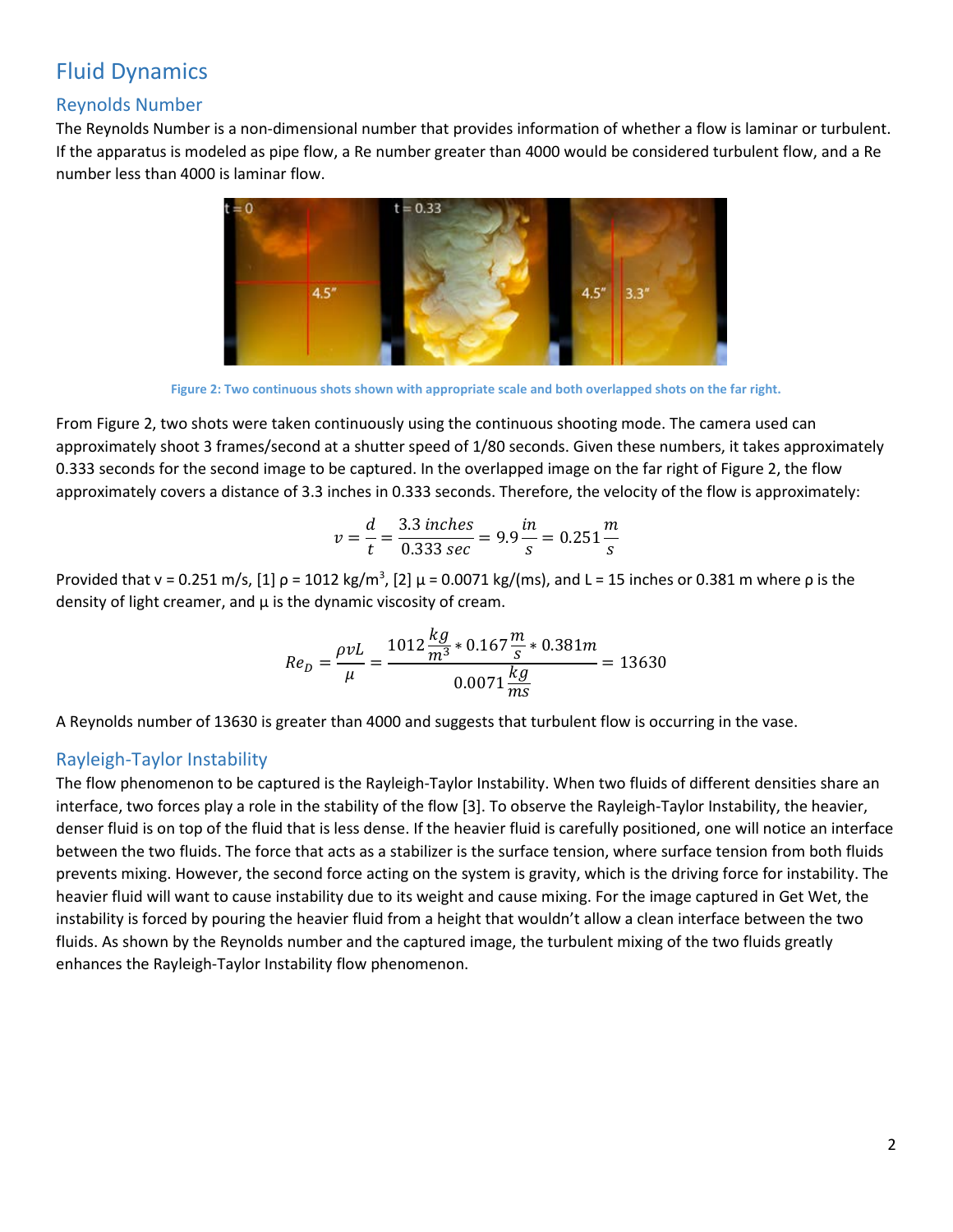# Visualization Technique

For the visualization of the Rayleigh-Taylor Instability captured in this image, the only materials required for fluid flow aside from the apparatus are coffee creamer, instant coffee, water, and a small dish to pour the creamer from. In order for enough light to pass through the liquid and show the turbulent flow of the creamer, the coffee should be heavily diluted with water. Filling the vase halfway should equate to approximately 130 fluid ounces of water, and 1 tablespoon of instant coffee is enough to give the water a brown color that is still permeable by light. As mentioned before, the only light source in the pitch-black environment is from a fluorescent lamp. The distance from the light source to the bottom of the glass vase is 8 inches. No flash was used for the image. Black cloth is used to cover areas that could be illuminated by the lamp. With two tablespoons of creamer in a small dish, the creamer is poured rapidly to enter the left side of the vase from a height of 30 inches to enhance turbulent flow as opposed to pouring the creamer in slowly with laminar flow. The turbulent entry into the coffee would cause more turbulent flow in the image as a result. Additionally, a height of 30 inches was chosen since the height of the vase is 30 inches. Choosing a lower drop height would have lessened the effect of the Rayleigh-Taylor Instability because the incoming velocity of the creamer would decrease dramatically.

# Photographic Technique

#### Camera Specifications

The field of view of the image has a width of 4.5 inches and a height of 5.7 inches where the width is limited by the diameter of the glass vase. The distance from the object to the lens is approximately 24 inches, which was an appropriate distance to capture the fine details of the flow without capturing too much of the background.

The Helios 44-2 58/2 is a lens with a fixed 58mm focal length and a maximum aperture of f/2. A lens with a focal length of 58mm is chosen because it provides a narrow field of view and large magnification. A shorter focal length would give the viewer the perception that the flow is small in scale, but a longer focal length invites the viewer to perceive the flow as being much larger. The camera shoots in digital format with raw image dimensions of 3906 x 2602, and the final image has dimensions of 2001 x 2536. The camera used for this image is a Canon EOS Rebel XS which does not have flash equipped.

For this image, the aperture is set to f/2 to allow as much light as possible into the camera. Additionally, the shutter speed is 1/80 seconds, and the ISO is 800. A relatively slow shutter speed is used since the images were dark even with an ISO of 800. A lower ISO such as 400 was not chosen because it meant having an even lower shutter speed which produced unwanted motion blur.

#### Post-Processing

The original and post-processed image are shown i[n Figure 4.](#page-3-0) The image is edited first in Photoshop by straightening the image and then cropping the background out. Content-aware is used to remove small bubbles and dents in the glass vase. Next, the curves editor was used to bring out the highlights on fluid surfaces strongly illuminated by the lamp. The rest of the image is darkened slightly through curves so that these highlights become more prominent. Also, the black values were raised slightly and given a green and blue tint. This is intentional because using warm and cool colors together is always pleasing to the eye. Lastly, there is some noise reduction, but not too much where the image becomes blurry.